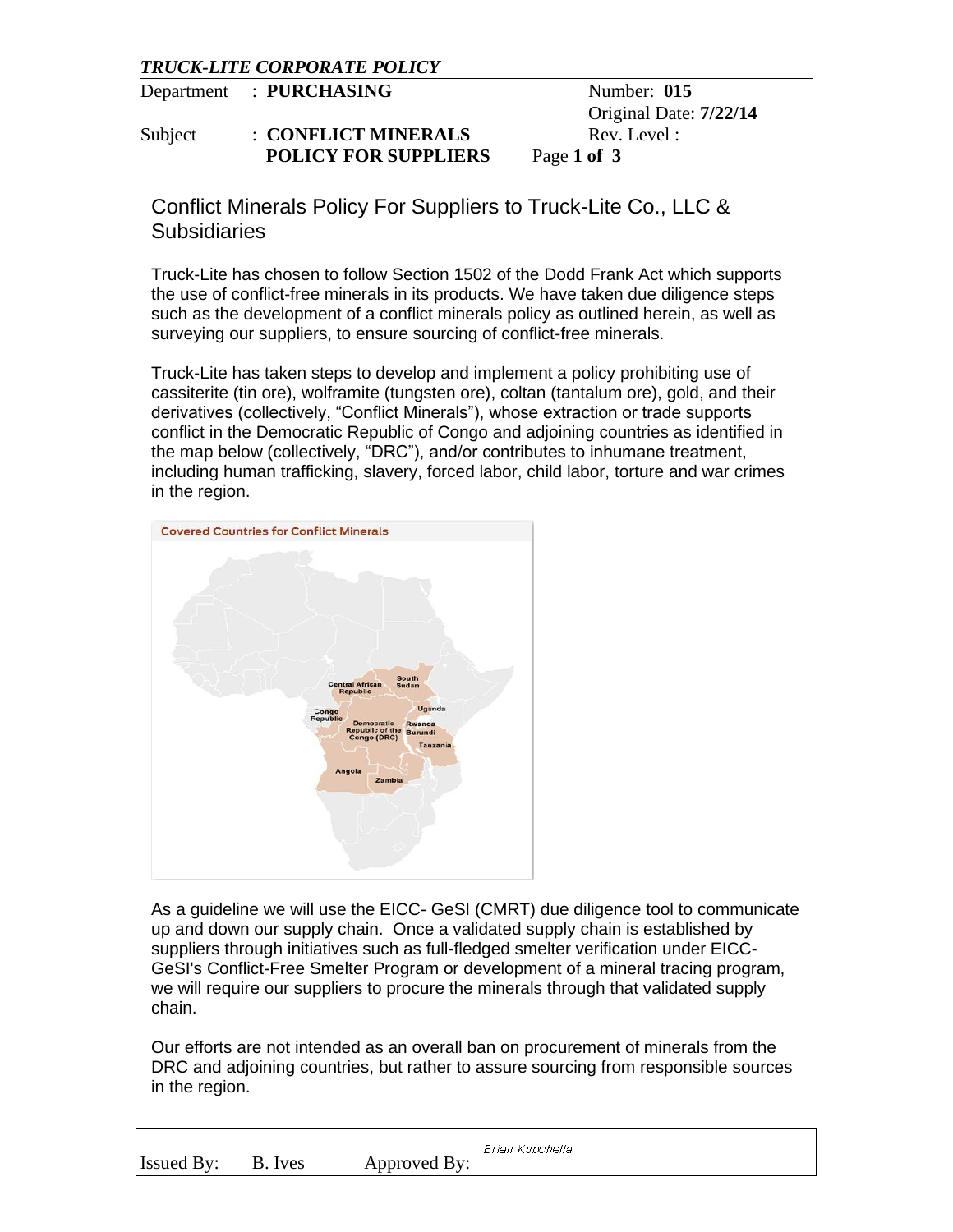## *TRUCK-LITE CORPORATE POLICY*

|         | Department : PURCHASING     | Number: $015$          |
|---------|-----------------------------|------------------------|
|         |                             | Original Date: 7/22/14 |
| Subject | : CONFLICT MINERALS         | Rev. Level:            |
|         | <b>POLICY FOR SUPPLIERS</b> | Page 2 of 3            |

Truck-Lite has established a cross-functional team to address the challenge of Conflict Minerals in the supply chain. This team is led by our Executive Vice President of Business Development and Chief Compliance Officer and is supported by various departments including Purchasing, Product Development, Corporate Environmental Health Safety and Security, Materials Management, Finance, and Corporate Counsel. The Purchasing organization has the primary responsibility for working with suppliers to obtain information on products that may contain Conflict Minerals, as well as tracking and documenting Truck-Lite's progress and generating required reporting.

Suppliers are expected to supply materials to Truck-Lite that are DRC conflict–free. No supplier should procure Conflict Minerals that originate from facilities in the "Conflict Region" that are not certified as "conflict free".

DRC Conflict-free means (1) any Conflict Minerals necessary to the functionality or production of supplied materials which do not directly or indirectly finance armed groups through mining or mineral trading in the DRC or an adjoining country or contribute to inhumane treatment in the region, or (2) any Conflict Minerals in supplied materials are from recycled or scrap sources.

Conflict Minerals are from "recycled or scrap sources" if they are from recycled metals, which are reclaimed end-user or post-consumer products, or scrap processed metals created during product manufacturing. Recycled metal includes excess, obsolete, defective, and scrap metal materials that contain refined or processed metals that are appropriate to recycle in the production of tin, tantalum, tungsten, and/or gold. Minerals partially processed, unprocessed, or a "bi-product" from another ore are not included in the definition of recycled metal.

Suppliers are expected to adopt policies and management systems with respect to Conflict Minerals that are consistent with Truck-Lite's policy and to require their suppliers to adopt similar policies and systems.

Truck-Lite suppliers are expected to pass the EICC-GeSI public Conflict Minerals Reporting Template (http://www.conflictfreesourcing.org/media/docs/CFSI\_CMRT3- 01.xls) to their suppliers and successively upstream until the smelter/refiner is identified. The survey information must then be passed back down through the levels of the supply chain to Truck-Lite's direct supplier.

Supplier agrees to cooperate with Truck-Lite if Supplier does not know the original source of the minerals, and disclose from whom Supplier purchased the minerals and require others to disclose such information, so that the original source of minerals can be accurately determined and reported.

Supplier shall provide such further cooperation as Truck-Lite may reasonably require without any further compensation in order to meet any obligations it may have under Conflict Minerals laws, rules and regulations, including, without limitation, under Dodd-Frank Section 1502.

|                   |         |              | Brian Kupchella |
|-------------------|---------|--------------|-----------------|
| <b>Issued By:</b> | B. Ives | Approved By: |                 |